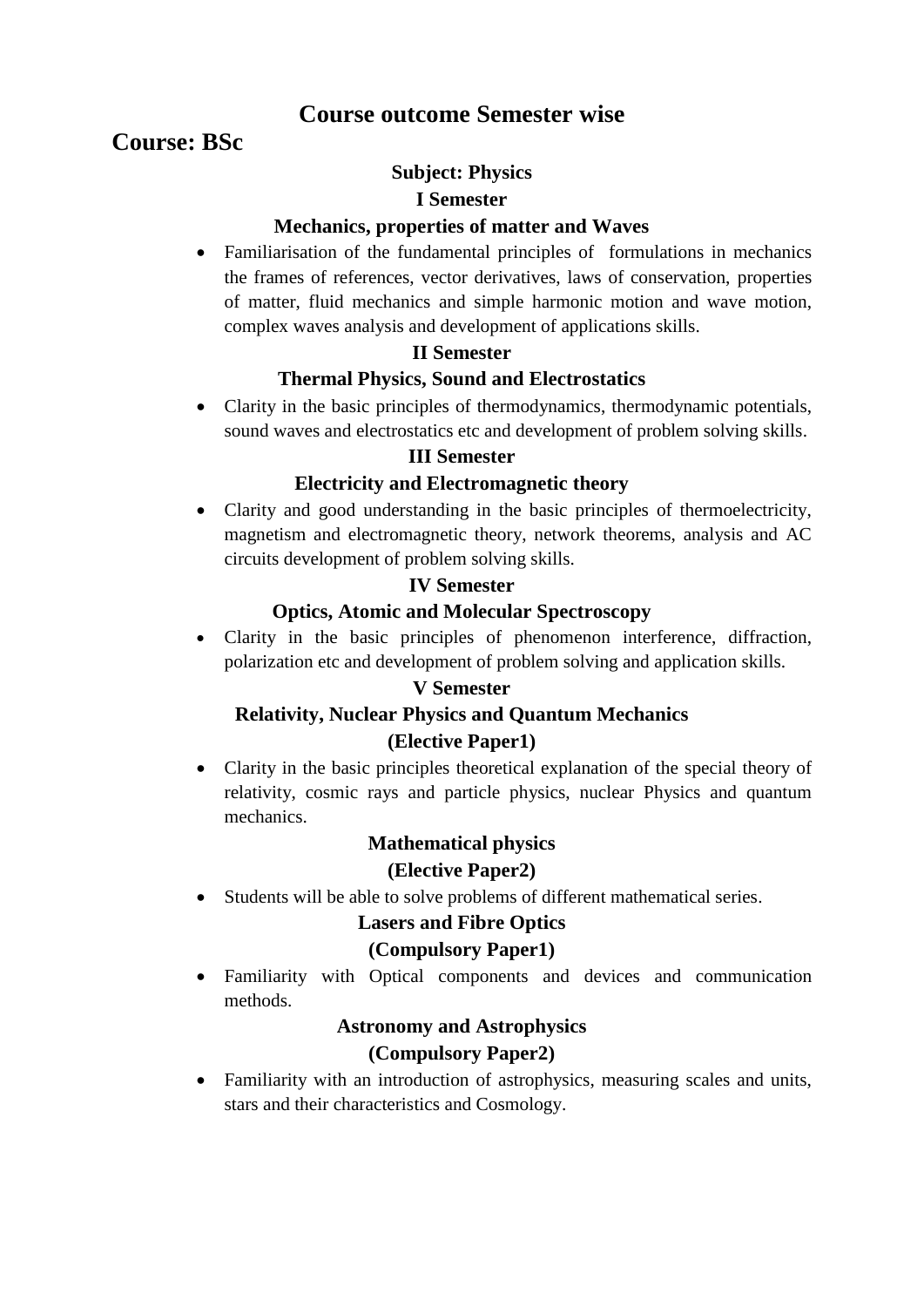# **Nano Materials (Compulsory Paper3)**

 Familiarity with an introduction of Nanotechnology, nanoscale, synthesis of nano materials, modern instrumentation and optical properties.

# **VI Semester**

## **Solid State Physics, Electronics and communication (Elective paper 1)**

 Clarity in the basic principles theoretical explanation of the concepts, construction and working of semiconducting devices, their identification. About communication system

## **Medical physics**

## **(Elective paper 2)**

 Clarity in the mechanics, acoustics optical systems diagnostic and therapeutic systems related to human body.

## **Optoelectronics**

## **(Compulsory Paper1)**

Familiarity with opto electronic devices, its working and their application.

## **Renewable Energy Sources**

## **(Compulsory Paper2)**

Familiarity with renewable energy sources, uses and applications.

## **Solving Problems in Physics**

## **(Compulsory Paper3)**

Students will be able to solve problems under different branches of physics.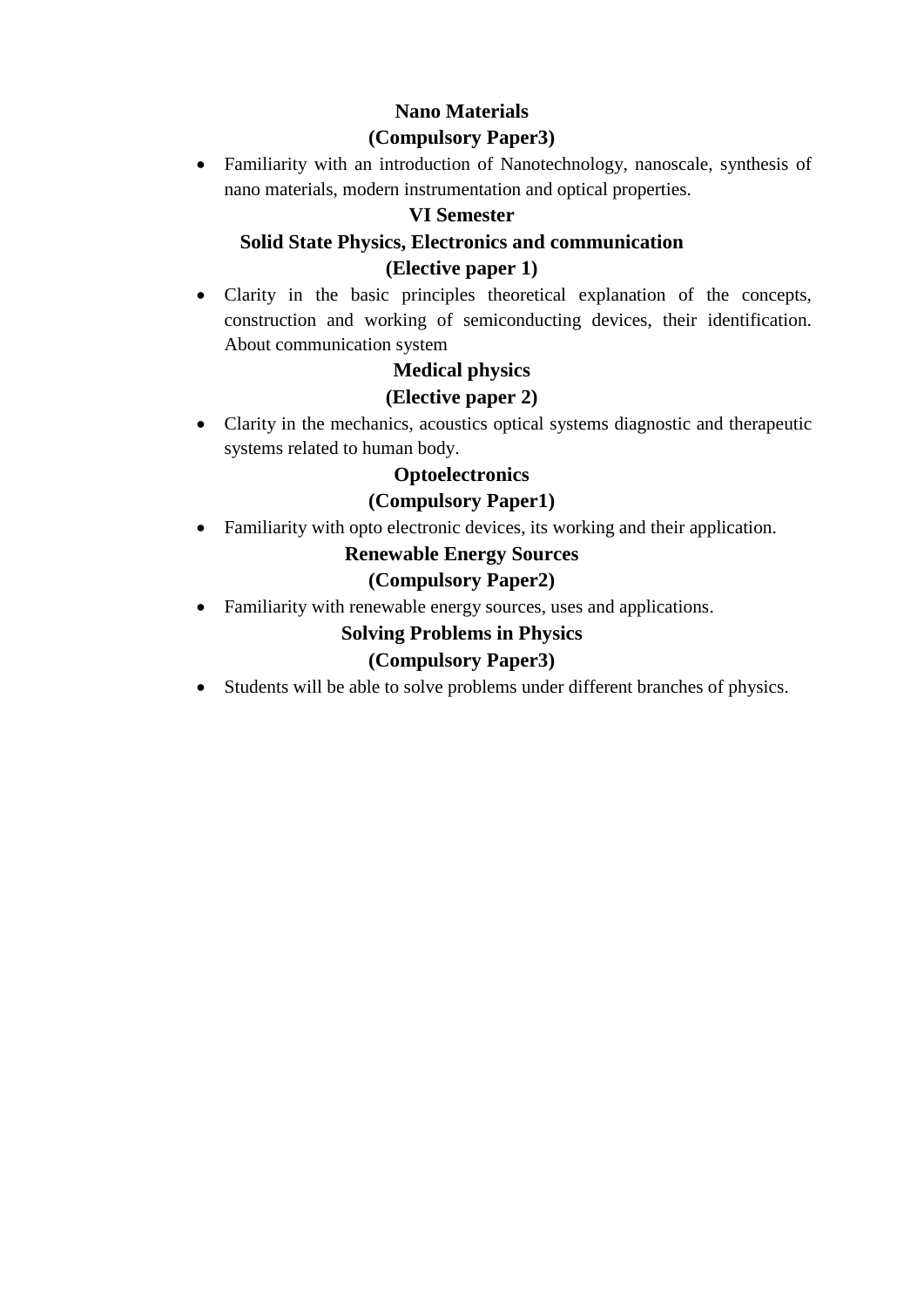# **Subject: Mathematics I Semester**

- Get the concept of symmetric, skew symmetric matrices, elementary row operations, echelon form, Solving homogeneous, Non homogeneous system of linear equations and Cayley-Hamilton theorem.
- Understand the concept of successive differentiation, homogeneous functions, Euler's theorem, Jacobian and properties.
- Memorize the concept of Reduction formulas for both Indefinite and definite integrals.

## **II Semester**

- Able to define groups, abelian group, permutation groups, subgroups and understand the general properties.
- Understand the concept of polar co-ordinate system, pedal equations.
- Understand to solve problems on finding the curvature, radius of curvature, centre of curvature and general rules for various forms of curves tracing.
- Identify the applications of Integral calculus including volume of solids of revolutions.
- Learning the concepts of ordinary differential equations(O.D.E) and recognize the methods of solving Linear, Exact, Homogeneous and non Homogeneous differential equations.

## **III Semester**

- Understand the concept of order of an element, Coset of a group, Cyclic group, index group and their properties.
- Learning the concept of different sequences and their properties.
- Able to determine different types of series and whether they converges.
- Memorise the concept of types of discontinuities, knowledge of mean value theorems and indeterminate forms.
- Able to represent a periodic function as a Fourier series.

## **IV Semester**

- Able to define Normal subgroups, homomorphism, isomorphism and their properties.
- Understand the basic concept of Laplace transforms of some functions and standard results.
- Learning the concept of second and higher order ordinary linear differential equations.
- Analysing the convergence of sequence and series of functions.

# **V Semester**

## **(Paper1)**

- Understand the concept of calculus of variation.
- Compute line and multiple integrals and their applications.
- Indentify the concept of integral theorems and applications of triple integral.
- Learning the concept of vector space, linear transformation and properties.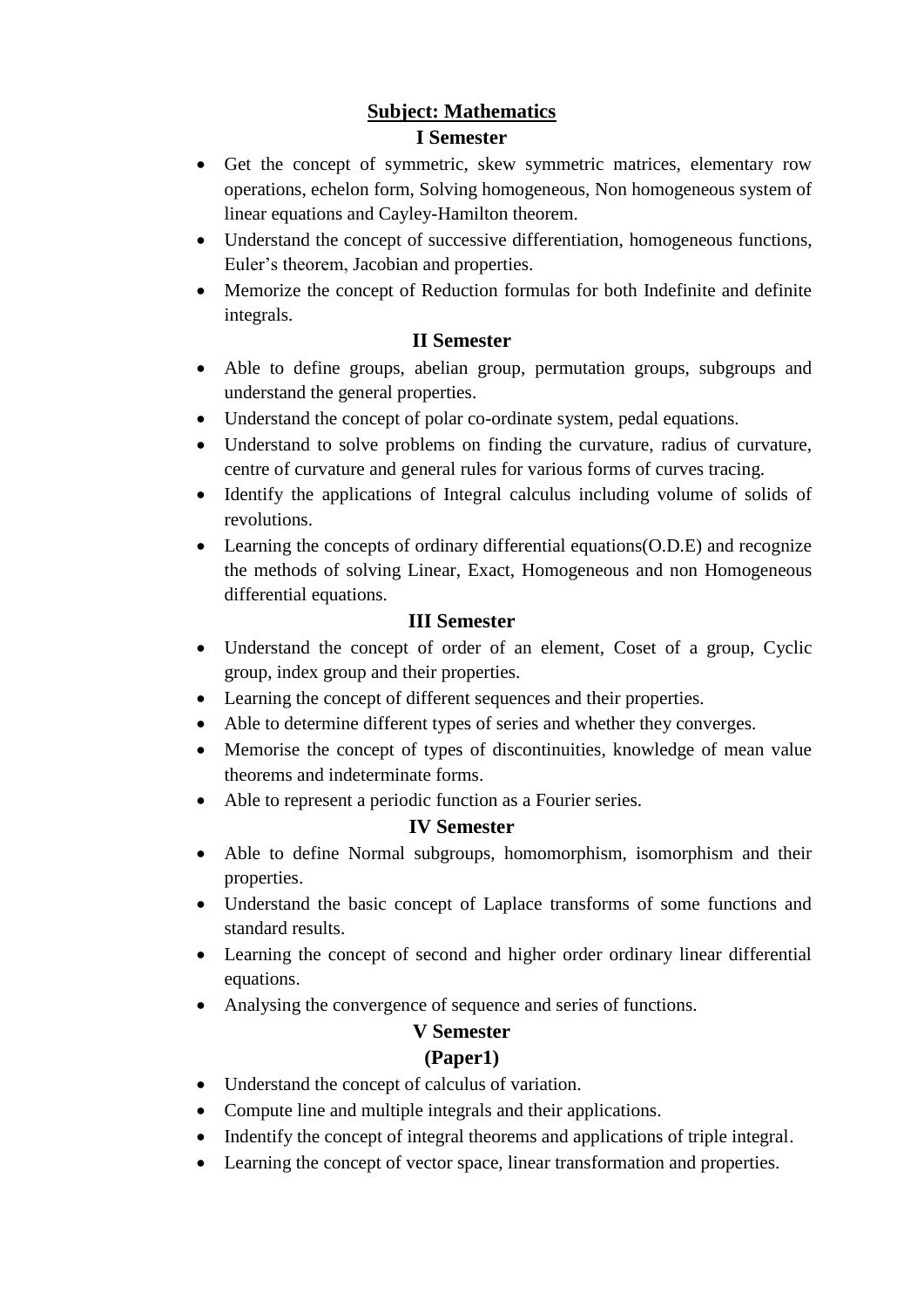#### **(Paper2)**

- Indentify the important classes of rings, integral domain, fields and properties.
- Able to calculate the gradient of a scalar, curl of a vector field, identify Solenoidal and irrotational vector fields.
- Get the knowledge of finite differences and variation of functions with equal and unequal intervals and numerical integration.

#### **VI Semester**

## **(Paper 1)**

- Understand the fundamental concepts of complex analysis and the role in modern mathematics.
- Compute complex integration and bilinear transformation.
- Get the concept of numerical solutions of algebraic and transcendental equations.
- Learning solutions of initial value problems for first order ordinary linear differential equations.

## **(Paper2)**

- Knowledge of vector space which is the foundation of linear algebra and its results.
- Learning linear transformations and standard properties.
- Able to determine the Fourier transformation of a given function and properties.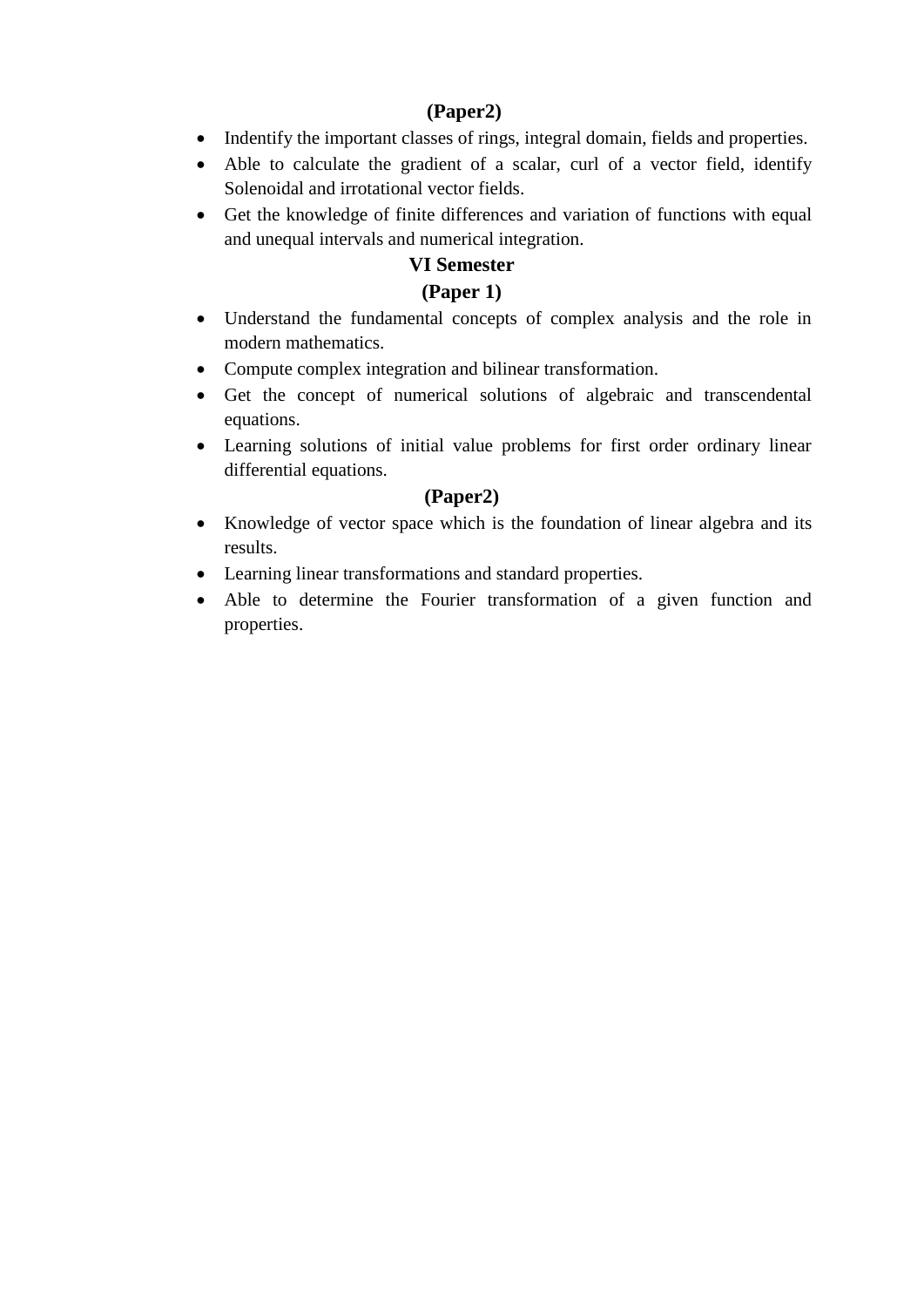## **Subject: Computer Science**

#### **I Semester**

## **Programming in C and Python**

- Understanding Problem solving through computer programming
- Familiarity of programming environment in an operating system
- Ability to use different control structures
- Ability to deal with different input/output methods

#### **II Semester**

## **Problem Solving and Data Structure**

- To understand the abstract data types stack, queue, deque, and list.
- To understand the performance of the implementations of basic linear and non linear data structures.
- To understand and implementation of data structures
- To be able to implement the abstract data type list as a linked list using the node and reference pattern

## **III Semester**

## **Operating system and Software Engineering**

- Analyze and synthesize system software
- Implement operating system functions
- Implementation of UNIX commands
- Decide on a process model for a developing a software project
- Classify software applications and Identify unique features of various domains
- Design test cases of a software system

## **IV Semester**

## **RDBMS and Visual Programming**

- Understanding database and database management system and RDBMs
- Describe different database architecture and analyses the use of appropriate architecture in real time environment
- Understanding how to design relational database
- Implementing relational database using SQL & PL/SQL
- Problem solving through computer object oriented programming
- Familiarity of programming environment in an .NET framework
- Ability to use different control structures
- Ability to design windows application
- Ability to do database connectivity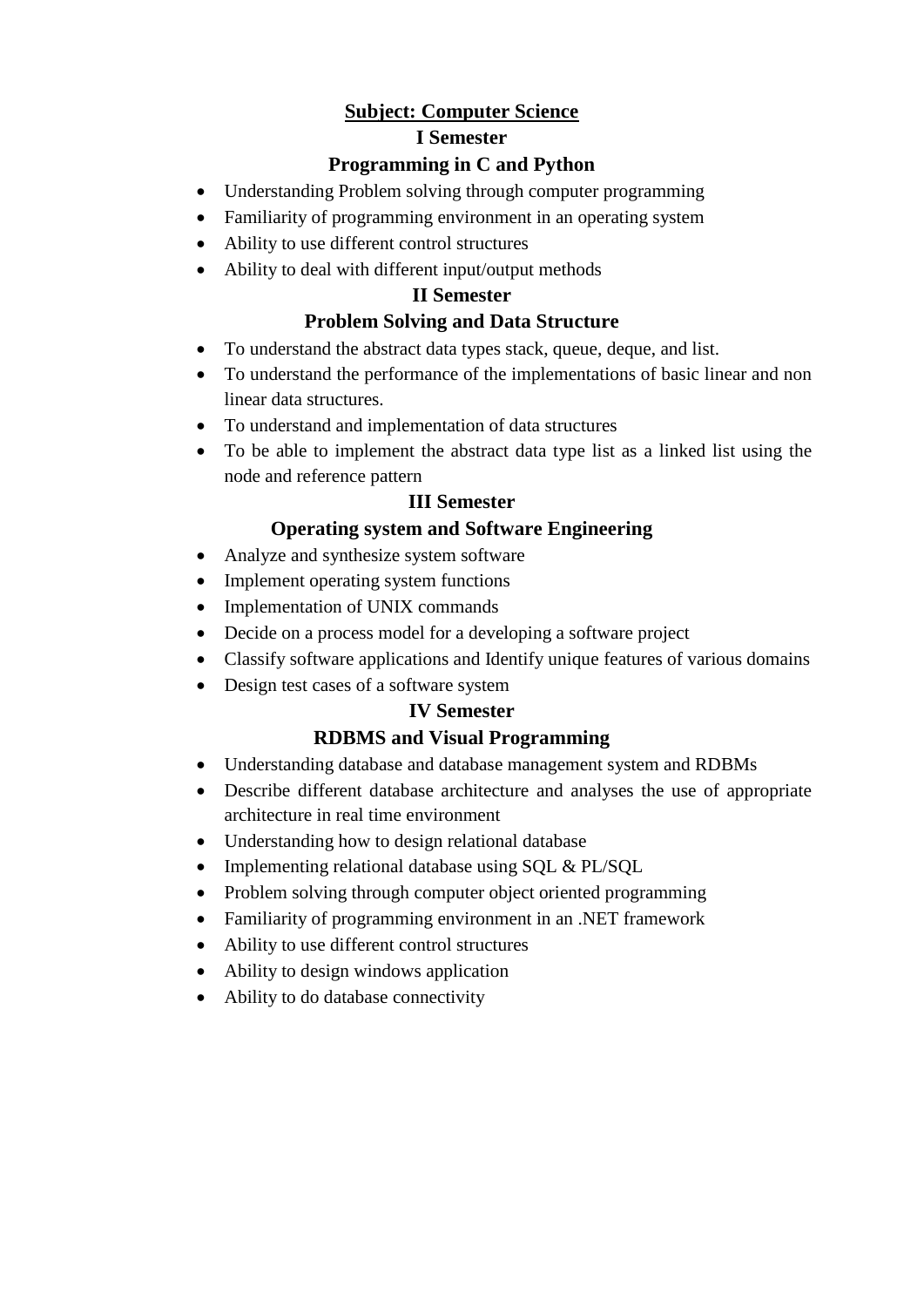# **V Semester JAVA and Computer Networks (Elective1)**

- Emphasis is on programming methods that includes creating and manipulating objects, classes and using object-oriented tools such as the class debugger
- Learn to design, code, test and debug Applet programming, Graphics Programming.
- Understanding topologies, transmission modes, transmission media, OSI and TCP/IP models.

## **Internet Programming**

#### **(Elective 2)**

- Understanding HTML and HTML tags
- Implementing multimedia using HTML5
- Learn about coding, testing and debugging in JavaScript
- Learn about Cascading style sheet
- Embedding html , JavaScript and CSS and able to develop small website

# **Multimedia Computing**

## **(Elective 3)**

- Discuss the technical details of common multimedia data formats, protocols, and compression techniques of digital images, video and audio content.
- Describe and understand the technical details of JPEG and MPEG families of standards.
- Discuss the significance of "Quality of Service" in multimedia networking.
- Describe the principles and technical details of several wired and wireless networking protocols.
- Develop simple but demonstrative multimedia applications using JAI and JMF.

# **Office Automation (Compulsory paper1)**

 Learn about automation tools, word processing, Spreadsheets, Presentation tools

# **XML Programming (Compulsory paper2)**

- Design and code data transfer scripts using XML languages for the transfer of data over business networks and the Internet.
- Validate XML documents with the use of Document Type Definitions and schemas according to industry standards